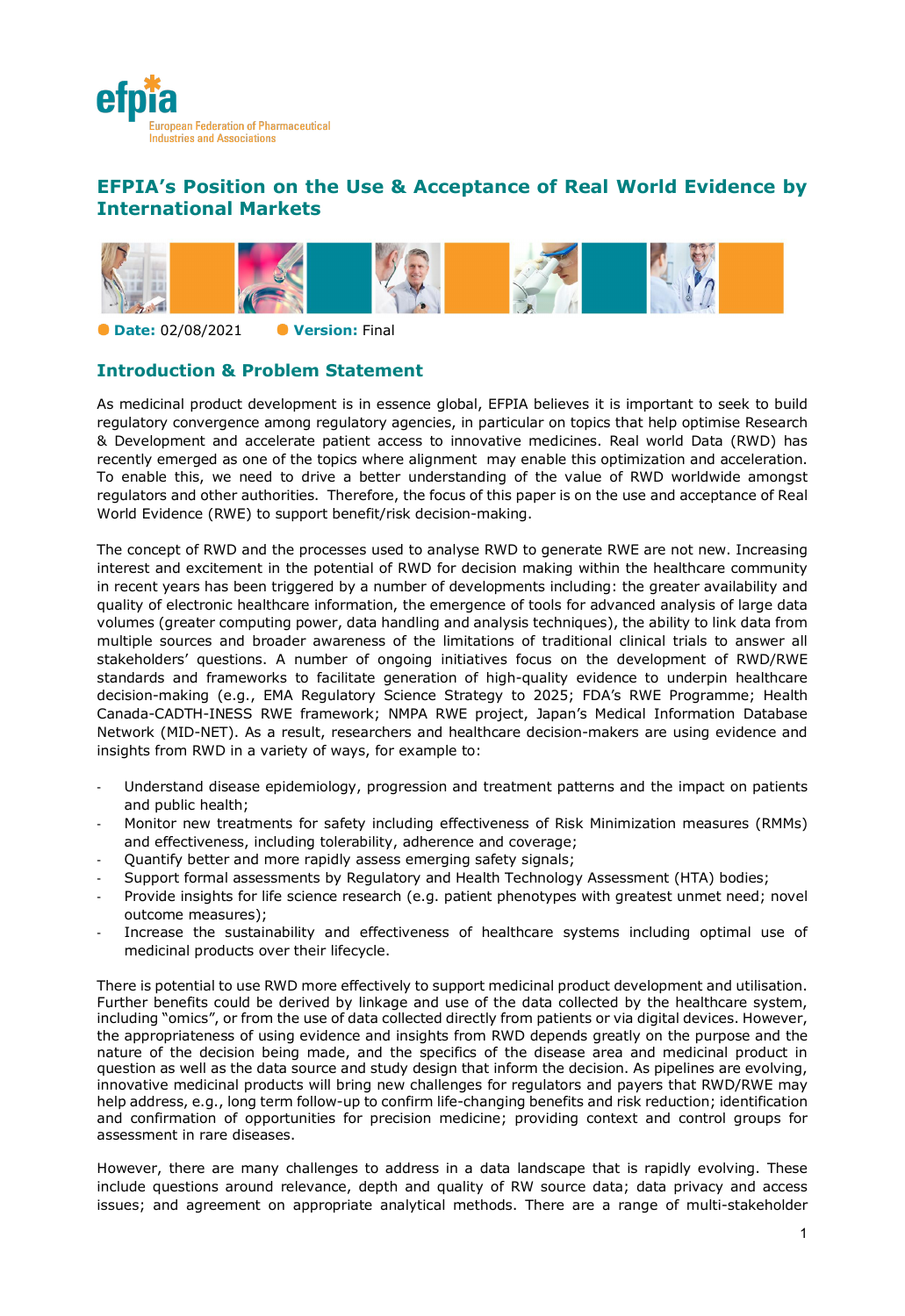initiatives (e.g., the RWE Transparency Initiative<sup>1</sup>, the GetReal Institute<sup>2</sup>) that are currently addressing these fundamental challenges.

In addition to these efforts, EFPIA also believes that local incentives (such as guidance documents or frameworks) need to be in place, and best practices disseminated to further support the collection of high quality RWD and analysis via robust scientific and analytical methods. Finally, the subsequent review, endorsement, and communication of research results conducted using such data sources in a transparent manner will be an important enabler for their acceptance as trustworthy sources of evidence available for use in decision-making.

## **EFPIA recommendations for the use & acceptance of Real World Evidence by International Markets**

Regulators face significant challenges as treatments become more innovative and drug developments become more tailored. Recently, regulators through ICMRA have decided to strengthen global collaboration on COVID-19 RWE<sup>3</sup> and observational studies to discuss priority areas for cooperation on COVID-19-related observational research. The ICMRA action underscores that aligned and sciencedriven global regulatory standards provide assurance of quality, safety, and efficacy and can foster the generation of sufficient RWE to support timely access to innovative and effective medicinal products. Equally important are efficient regulatory pathways that enable good decision-making and optimal use of agency and industry resources. As regulators are developing frameworks and guidance documents on the use of RWE across the product lifecycle for regulatory decision-making, there are already recognised situations more amenable to regulatory acceptance, e.g., to contextualise a product safety profile or where standard randomised clinical trials (RCT) cannot be performed (e.g., for rare diseases, paediatric and/or oncology drug development). RWE can supplement RCTs, serve as a bridge to local data, and, as part of the totality of evidence support regulatory decision-making and allow new medicinal products to be made available to patients and for public health.

EFPIA believes the Regulatory Reliance<sup>4</sup> principles as emphasised by WHO<sup>5</sup> and IFPMA<sup>6</sup> should also apply to medicinal products which have been developed using Real World Evidence. Indeed, when a regulatory agency is considering a medicinal product that has already been approved by another agency, addresses a medical need and for which approval was based on the use of RWE, the following should always be considered in order to expedite the approval and speed up the availability of this new medicine to local patients globally:

- Rely on the reference agency's overall assessment and perform an abbreviated review focussing on the applicability of the results to the local population and healthcare system, with consideration of ethnic factors where appropriate; this recommendation aligns with the 2021 WHO Good Reliance Practice document<sup>7</sup> and the ICH E5(R1) Ethnic factors guideline<sup>8,9</sup>;
- Use RWD to evaluate the ethnic differences between regions, for example to support the concept of a pooled region or subpopulations, in order to optimise the implementation of the ICHE 17 Multi-Regional Clinical Trial Guideline<sup>10</sup>.

For those agencies willing to establish a regulatory framework to foster uses of RWD while respecting data privacy concerns and providing accountability to patients, EFPIA has the following recommendations:

- Establish appropriate tools and methods for fit-for-purpose data generation (see Annex for additional details), and the incentives as appropriate to region, needed to ensure comprehensive and high quality data collection;
- Provide early engagement opportunity during medicinal product development and review to discuss specific local requirements, if appropriate;

l

<sup>&</sup>lt;sup>1</sup>https://www.ispor.org/strategic-initiatives/real-world-evidence/real-world-evidence-transparency-initiative<br><sup>2</sup>https://www.getreal-institute.org/<br><sup>3</sup>https://www.ema.europa.eu/en/partners-networks/international-activitie regulatory-authorities-icmra<br><sup>4</sup>WHO defines **Reliance** as the act whereby the National Regulatory Authority (NRA) in one jurisdiction may take into account and give significant weight

to – i.e., totally or partially rely upon – evaluations performed by another NRA or trusted institution in reaching its own decision. The relying authority remains responsible and accountable for decisions taken, even when it relies on the decisions and information of others.<br>https://www.who.int/medicines/areas/quality\_safety/quality\_assurance/GoodRegulatory\_PracticesPublicCo

https://www.who.int/medicines/areas/quality\_safety/quality\_assurance/GoodRegulatory\_PracticesPublicConsult.pdf<br><sup>5</sup>https://www.who.int/medicines/areas/quality\_safety/quality\_assurance/QAS20\_851\_Rev\_1\_Good\_Reliance\_Practices

<sup>8</sup>https://database.ich.org/sites/default/files/E5\_R1\_\_Guideline.pdf

<sup>9</sup>https://database.ich.org/sites/default/files/E5\_Q%26As\_\_R1\_Q%26As.pdf

<sup>10</sup>https://database.ich.org/sites/default/files/E17EWG\_Step4\_2017\_1116.pdf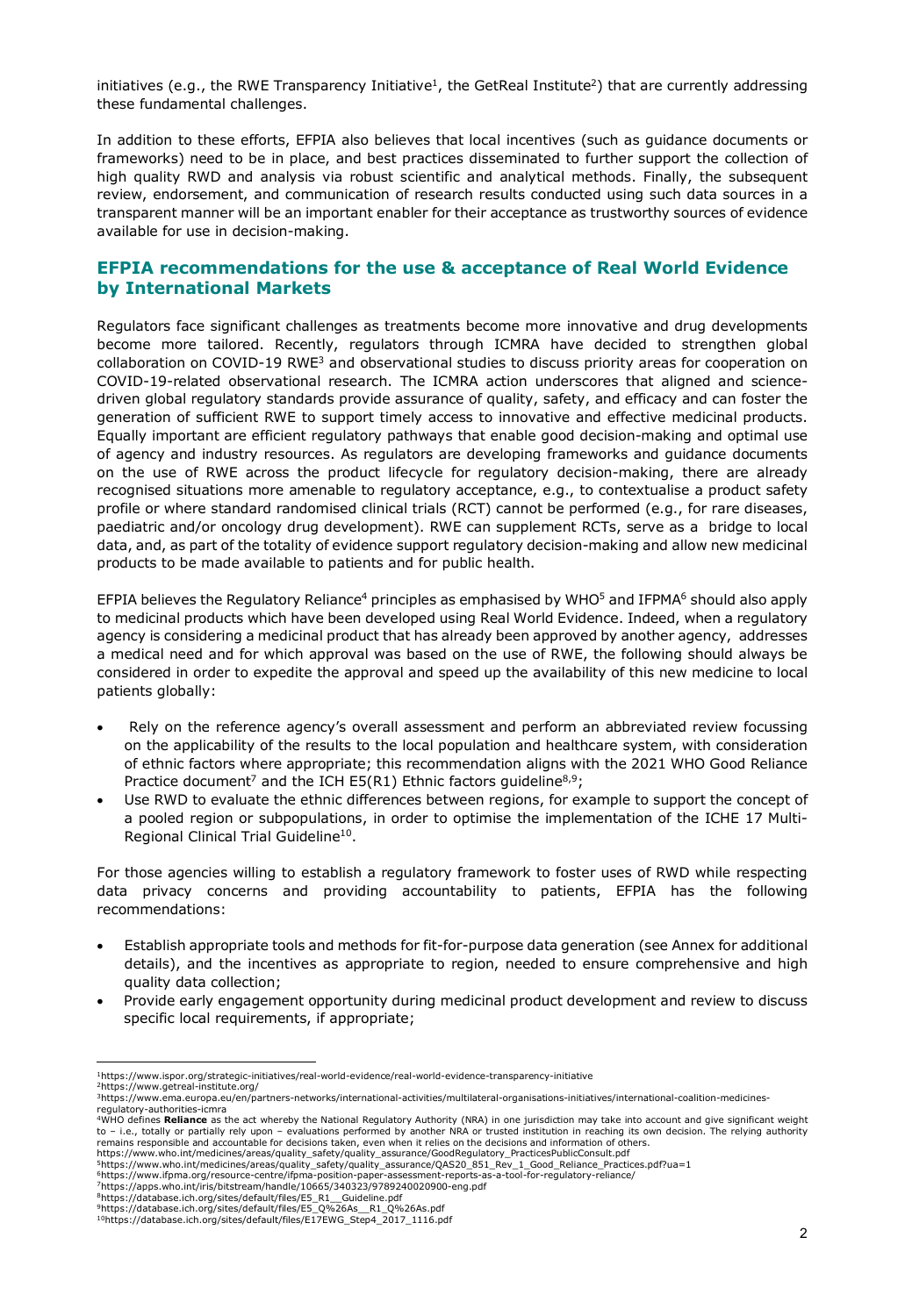- Ensure appropriate resources, capacity and expertise for communication and support during product development and review;
- Increase multi-stakeholders' awareness and capabilities related to the use of RWE through educational training and knowledge sharing;
- Consider establishing a RWE pilot program through which the agency and sponsors could gather insights and publicly share lessons learned.

For agencies which are already developing their own RWE regulatory framework and guidelines, EFPIA would welcome them to seek to align national requirements with existing recommendations and/or regulatory pathways available globally (see Annex for additional details).

Finally, EFPIA encourage regulators to share progress and experience through existing platforms such as ICMRA or DIA, as they continue to develop their frameworks and guidelines, and move as expeditiously as possible to align approaches through future ICH guidelines.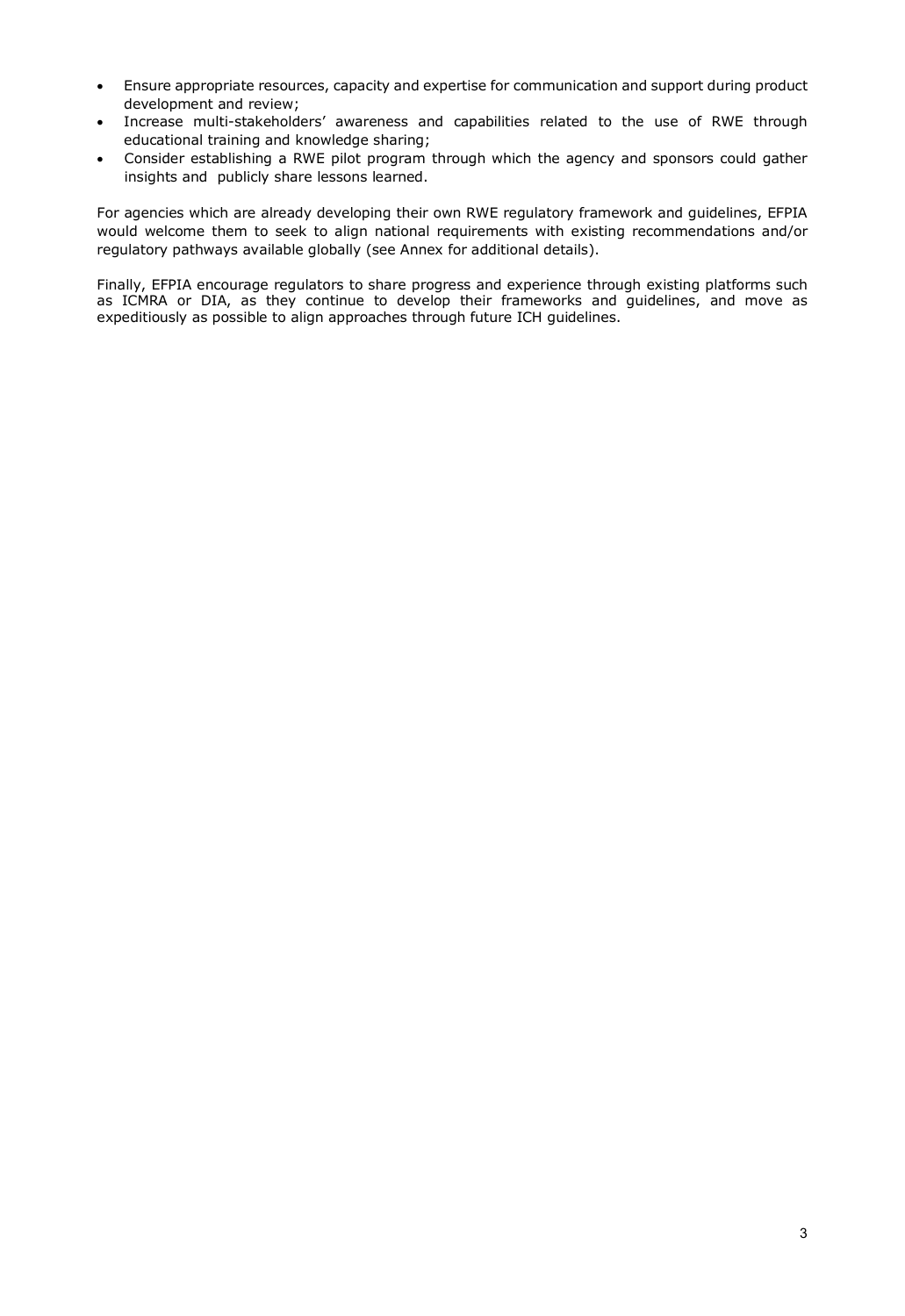## **Annex**

## Ø **Some definitions**

While the following definitions are those included in the glossary of the IMI GetReal project, it is acknowledged that other definitions are in use, e.g. by the FDA $^{11}$  or HealthCanada<sup>12</sup>.

**Real World Data (RWD):** an umbrella term for data regarding the effects of disease (patient characteristics, clinical and economic outcomes; health related quality of life) and health interventions (e.g. safety, effectiveness, resource use) that have not been collected through highly-controlled randomized controlled trials (RCTs). Instead, RWD can either be primary research data collected in a manner which reflects how interventions would be used in routine clinical practice or secondary research data derived from routinely collected data. RWD therefore, refers to the source of raw information. Both paper and electronic records are sources of RWD: including clinical notes, electronic health records (EHR) and medical records (EMR), insurance claims, patient registries, records of patient reported outcomes / experiences, and continuous patient monitoring data (e.g., from apps and wearables). It is possible to collect RWD in a study or trial following an initial intervention when the design is pragmatic.

**Real World Evidence (RWE):** evidence created by addressing specific research questions through the scientific analysis of RWD rather than from conventional highly controlled RCTs.

## Ø **Existing guidance and initiatives**

Some Regulatory Authorities have already established regulatory pathways to optimise drug development with the use of RWE and are increasingly supporting the use of various data sources to generated RWD. The acceptability of RWE is important to provide additional evidence or supplement RCTs to secure optimized totality-of-evidence required for regulatory decision making and allow new medicines to be available as treatment options for patients in great needs. There has been and there will be significant interactions between Industry, regulators and other stakeholders on guidelines, recommendations and best practices for the appropriate use of RWE.

## **ICH**

- June 2017 ICH reflection paper on GCP renovation.
- June 2019 ICH endorsed the Reflection paper on "Strategic Approach to International Harmonization of Technical Scientific Requirements for Pharmacoepidemiologic Studies Submitted to Regulatory Agencies to Advance More Effective Utilization of Real-World Data", and established a discussion group.

## **EMA, in Europe**

- EMA Regulatory Science Strategy<sup>13</sup> to 2025.
- EMA-HMA Big Data Task Force Report<sup>14</sup> (2019).
- ENCePP Guide on Methodological Standards in Pharmacoepidemiology.
- Aug. 2016: EMA Guidance<sup>15</sup> for companies considering the adaptive pathways approach (EMA/527726/2016).
- IMI ADAPT SMART project<sup>16</sup>, which assessed the use of RWD to complement RCT data and provide sufficient evidence to either expand an existing indication to other patient subgroups, or support the addition of a new indication.
- IMI EHDEN project<sup>17</sup>.
- IMI GetReal and GetReal Initiative projects (2013-2021)<sup>18</sup>: IMI is a public-private partnership between the European Union and the European pharmaceutical industry (EFPIA) that collaborates on a range of initiatives aimed to advance and accelerate patient access to medicines, particularly where there is unmet need. The GetReal projects discussed, proposed, and created tools to support new robust methods of RWE synthesis for use throughout the drug lifecycle, including regulatory decision-making. Of note, launched on 28 April 2021, the GetReal Institute<sup>19</sup> will build on the successes of the IMI GetReal project, to facilitate the adoption and implementation of RWE in health care decision-making in Europe.

Joint\_Big\_DataTaskforce\_summary\_report.pdf

-

<sup>11</sup> https://www.fda.gov/science-research/science-and-research-special-topics/real-world-evidence

<sup>12</sup> https://www.canada.ca/en/services/health/publications/drugs-health-products/real-world-data-evidence-drug-lifecycle-report.html

<sup>&</sup>lt;sup>13</sup> https://www.ema.europa.eu/en/about-us/how-we-work/regulatory-science-strategy<br><sup>14</sup> https://www.hma.eu/fileadmin/dateien/HMA\_joint/00-\_About\_HMA/03- Working\_Groups/Big\_Data/2019\_02\_HMAEMA

<sup>15</sup> https://www.ema.europa.eu/en/documents/regulatory-procedural-guideline/guidance-companies-considering-adaptive-pathways-approach\_en.pdf <sup>16</sup> https://www.adaptsmart.eu

<sup>17</sup> https://www.ehden.eu/

<sup>18</sup> https://www.imi-getreal.eu/

<sup>19</sup> https://www.getreal-institute.org/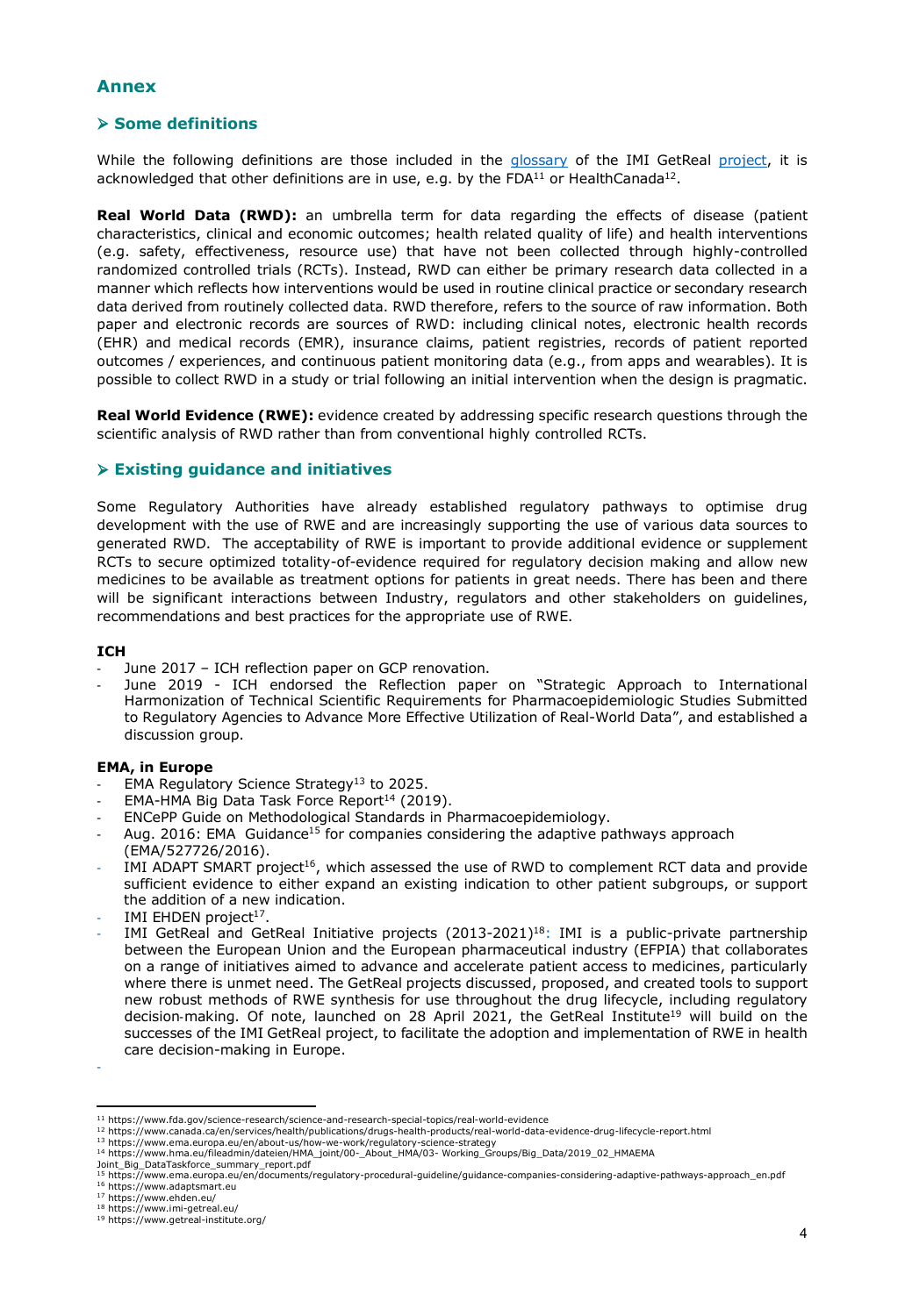## **FDA, in the United States**

- May 2019: FDA Draft guidance<sup>20</sup> Submitting Documents Using Real-World Data and Real-World Evidence to FDA for Drugs and Biologics.
- March 2019: FDA Draft guidance<sup>21</sup> Rare Diseases: Natural History Studies for Drug Development.
- Dec. 2018: framework for FDA's RWE program<sup>22</sup> established under the 21<sup>st</sup> Century Cures Act and Prescription Drug User Fee Act (PDUFA) program
- August 2017: FDA guidance<sup>23</sup> Use of Real-World Evidence to Support Regulatory Decision-Making for Medical Devices.
- May 2013: release of an FDA guidance<sup>24</sup>: Best practices for conducting and reporting pharmacoepidemiologic studies using electronic Healthcare data.

## **Health Canada, Canada**

- Use of RWE in Single Drug Assessments Environmental Scan<sup>25</sup>
- Elements of RWD/RWE Quality throughout the Prescription Drug Product Life Cycle<sup>26</sup>.
- RWE for Drugs Project<sup>27</sup>.
- Strengthening the use of RWE for Drugs<sup>28</sup>.
- Of note, in Canada, the RWE framework is still work in progress for HealthCanada.

## **PMDA, Japan**

- March 2021: MHLW published two guidelines
	- o Basic Principles on Utilization of Registry for Applications:
		- https://www.pmda.go.jp/files/000240806.pdf
	- o Points to consider for Ensuring the Reliability in Utilization of Registry Data for Applications: https://www.pmda.go.jp/files/000240807.pdf
- Mar. 2020: PMDA "Points to consider for ensuring the reliability of post-marketing database study for regenerative medical products".
- March 2019: PMDA "Procedures for Developing Post-marketing Study Plan" (originally published as "Procedures for Developing Post-marketing Study Plan" by PMDA in January 2018): https://www.pmda.go.jp/files/000226080.pdf
- Feb. 2018: PMDA "Points to consider for ensuring the reliability of post-marketing database study for drugs".
- June 2017: PMDA "Basic principles on the utilization of health information database for Post-Marketing Surveillance of Medical Products".
- Oct. 2017: MHLW "Amendment of Ministerial Ordinance on Good Post-marketing Study Practice for Drugs".
- March 2014: PMDA "Guidelines for the Conduct of Pharmacoepidemiologic Studies in Drug Safety Assessment with Medical Information Databases" https://www.pmda.go.jp/files/000240951.pdf
- To encourage RWD utilization, the ministerial ordinance (Good Post-Marketing Study Practice, or GPSP) was amended in October 2017 and implemented on April 1, 2018. MID-NET (Medical Information Database Network) was also formally launched on April 1, 2018, allowing certain stakeholders to utilize this database. The next five years will be an important period for considering and expanding the use of RWD to support regulatory processes.
- Establishment of MID-NET<sup>29</sup> (Medical Information Database Network) as a reliable and valuable database for drug safety assessments in Japan.
- MIHARI (Medical Information for Risk Assessment) project<sup>30</sup>: for reinforcement and enhancement of the system for safety information collection and evaluation of medical products in the PMDA 2<sup>nd</sup> midterm plan (2009-13); the project on the use of electronic medical records, etc. for safety measures was launched.

## **NMPA, China**

- The RWE project has been set up since 2018 to call the 3-party collaboration between regulator, Academia, and industry.
- April 2021, NMPA published "Guidelines for RWD used to generate RWE"
- Hainan Boao RWE pilot project established in 2020
- In May 2019, NMPA released its draft guidance on "Real-World Evidence to support drug development". See publication<sup>31</sup> on experience and lessons from China. This quideline was finalised in Jan. 2020 using the following title: Guidance for RWE supporting the drug development and evaluation.

<sup>20</sup> https://www.fda.gov/media/124795/download<br>21 https://www.fda.gov/regulatory-information/search-fda-guidance-documents/rare-diseases-natural-history-studies-drug-development<br>21 https://www.fda.gov/regulatory-information/

<sup>22</sup> https://www.fda.gov/media/120060/download

<sup>23</sup> https://www.fda.gov/media/99447/download <sup>24</sup> https://www.fda.gov/media/79922/download

<sup>&</sup>lt;sup>25</sup> https://www.cadth.ca/use-real-world-evidence-single-drug-assessments-environmental-scan<br><sup>26</sup> https://www.canada.ca/en/services/health/publications/drugs-health-products/real-world-data-evidence-drug-lifecycle-report.h

<sup>27</sup> https://www.canada.ca/en/health-canada/corporate/transparency/regulatory-transparency-and-openness/improving-review-drugs-

<sup>28</sup> https://www.canada.ca/en/health-canada/corporate/transparency/regulatory-transparency-and-openness/improving-review-drugs-devices.html

<sup>&</sup>lt;sup>29</sup> https://onlinelibrary.wiley.com/doi/full/10.1002/pds.4879<br><sup>30</sup> https://www.pmda.go.jp/english/safety/surveillance-analysis/0001.html<br><sup>31</sup> file:///C:/Users/kjrb672/Downloads/Real\_world\_evidence\_Experience\_and\_lessons\_f